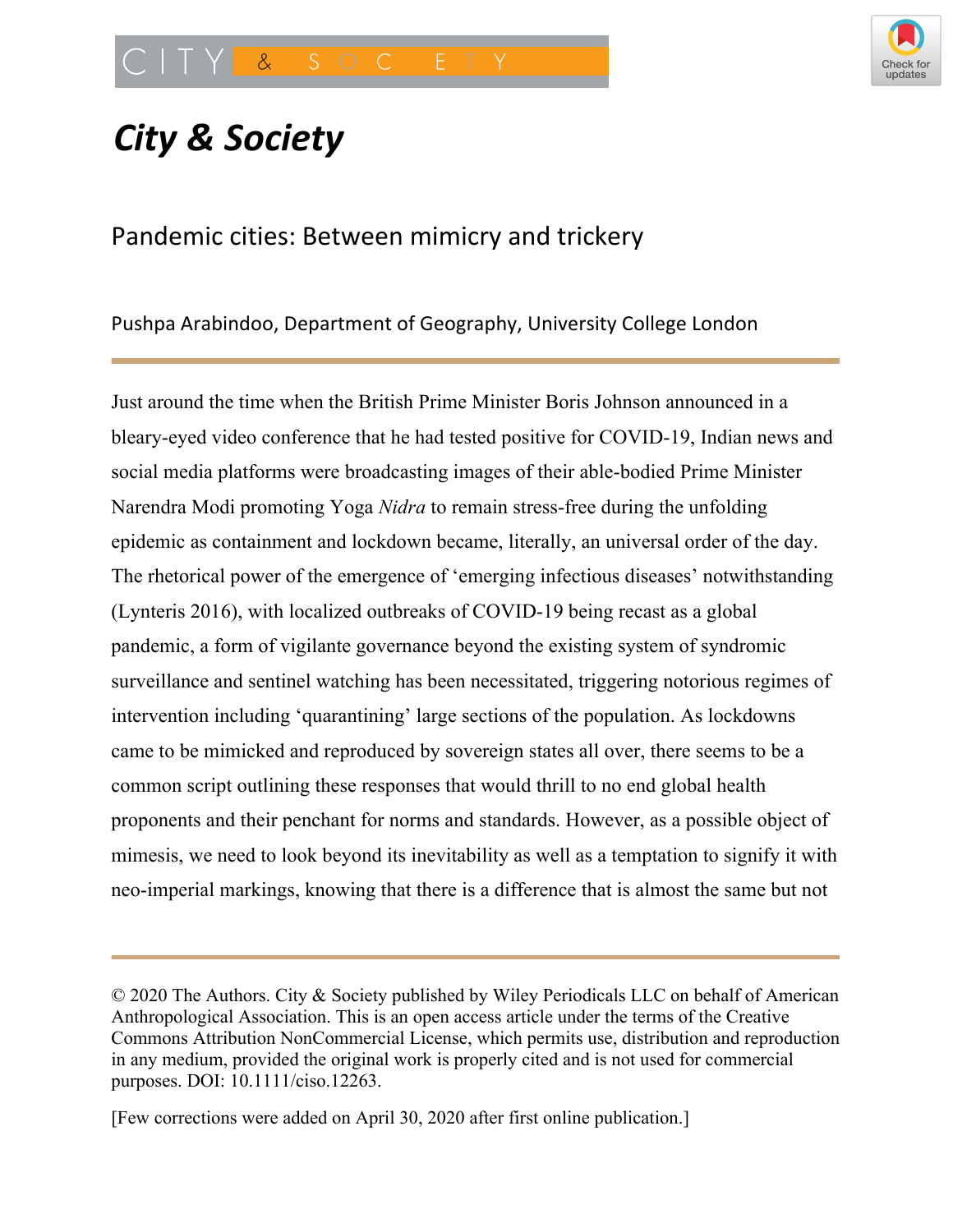quite (Bhabha 1984). Lockdowns, to put it simply, will look different in all of its locales, its actuality being blurrier, messier and uncertain.

Thus, while in most cases it has been projected as the inscrutable science of social distancing, in the Indian context, the possibility of a virus spillover gets embedded in a complex array of localized metaphors and meanings where its contemporary risks are historicized through particular metonyms, requiring different modes of making the unfolding panic intelligible. The uncharacteristic 'appeal' from Prime Minister Narendra Modi for a 14-hour Janata Curfew or People's Curfew on Sunday 22<sup>nd</sup> March is therefore not surprising. There was, however, too much left unexplained in terms of the need for social distance as everyone was instructed to stay inside and not venture outside. An unreliable spate of oral information circulated as a result painting a nefarious picture of the outside where the killer virus lurks in the public, transmitting more rapidly through the interstices of rumour which threatened to become the new idiom of control. More importantly, it reinforces the persistent analytic dichotomy of the inside and the outside that continues to dominate our analysis of Indian cities (Chakrabarty 1991). Often seen as a pre-modern way of organising Indian society, the strange admixture of the inside/outside binary with modernist categories of the private and the public challenges the way we perceive that 'disturbing' social entity – the crowd (Freitag 1991).

<sup>©</sup> 2020 The Authors. City & Society published by Wiley Periodicals LLC on behalf of American Anthropological Association. This is an open access article under the terms of the Creative Commons Attribution NonCommercial License, which permits use, distribution and reproduction in any medium, provided the original work is properly cited and is not used for commercial purposes. DOI: 10.1111/ciso.12263.

<sup>[</sup>Few corrections were added on April 30, 2020 after first online publication.]

<sup>2</sup>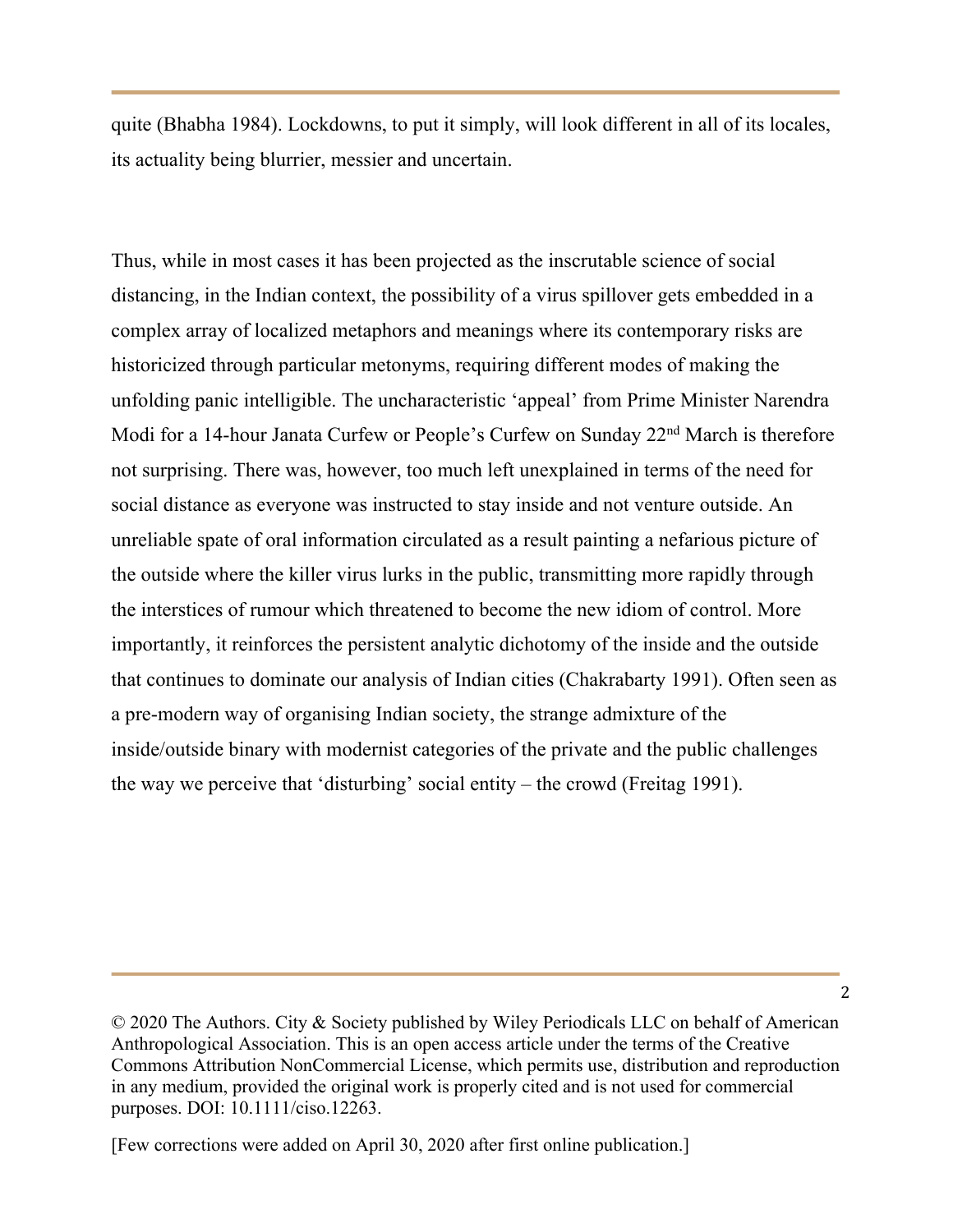

A billboard near a police station in Chennai https://www.thehindu.com/news/national/india-coronavirus-lockdown-april-3-2020-liveupdates/article31243605.ece

## *The contingent crowd*

While scholars have reminded us about the need for a more nuanced reading (Gandhi 2016), conveying significant meanings through its very density, the crowd continues to be stigmatised through its association with dirt and danger (pathological and social). There is little acknowledgement of the economic rationale of the crowd in Indian cities, essential to the 10 million street hawkers who ply their goods to a unique 'market of Indian shoppers'. If we bother to unravel its constituents, we will find that the spatiality of the crowd is a mutually savvy terrain for exchange of valuable information, where deals are

<sup>©</sup> 2020 The Authors. City & Society published by Wiley Periodicals LLC on behalf of American Anthropological Association. This is an open access article under the terms of the Creative Commons Attribution NonCommercial License, which permits use, distribution and reproduction in any medium, provided the original work is properly cited and is not used for commercial purposes. DOI: 10.1111/ciso.12263.

<sup>[</sup>Few corrections were added on April 30, 2020 after first online publication.]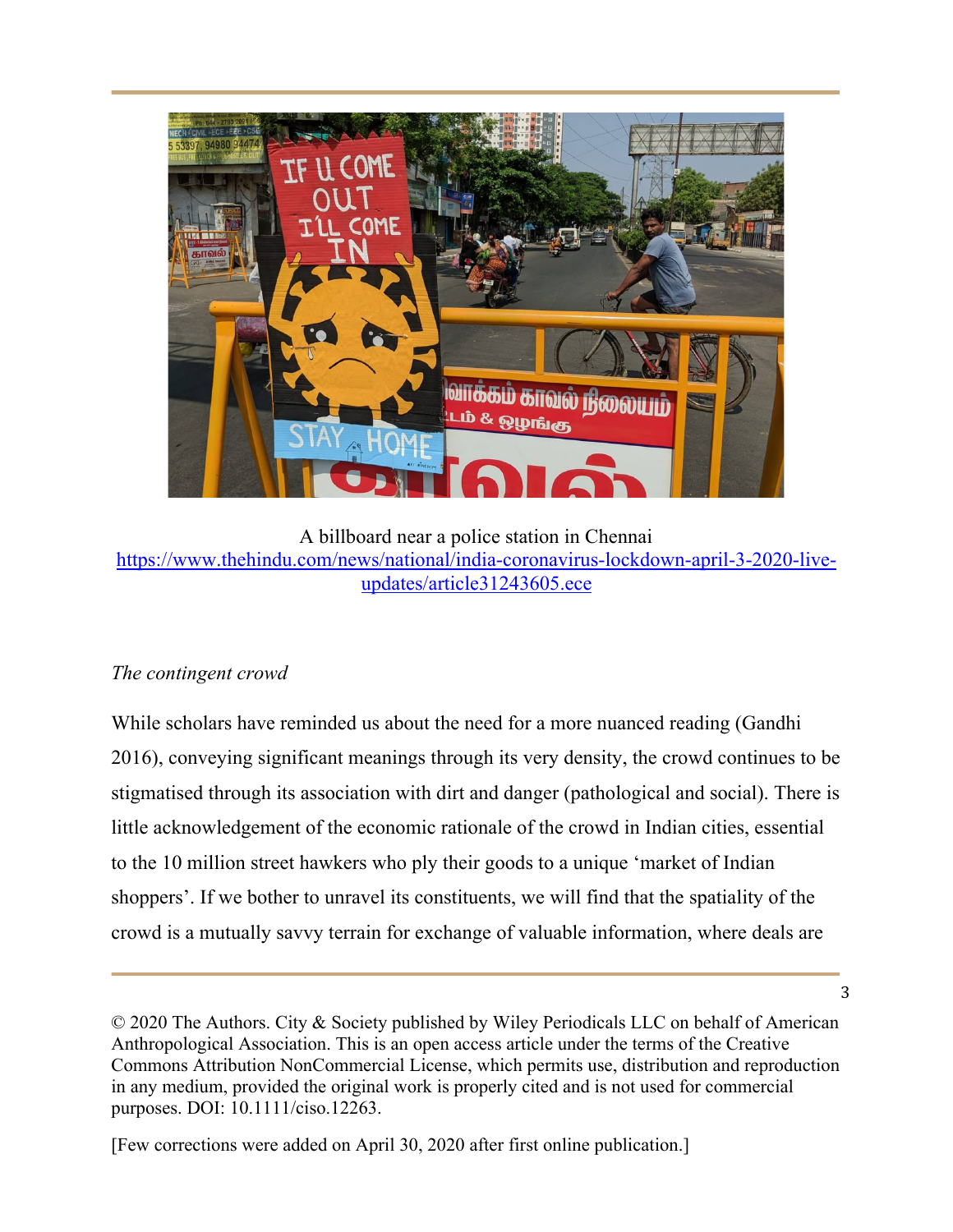negotiated, and all kinds of sales/exchanges made. The crowd also presents the most democratic potential in Indian cities whose 'promise of plenitude' displays a remarkable ability to absorb diversity of sentiments and opinions (Amin 2008). Equally, contrary to western distinctions between the crowd and the public, in Indian cities, the crowd is a critical characteristic of the public, demonstrating a remarkable sensitivity to not so easily discernible forms of social organisation. And more importantly, for the 1.3 million slum dwellers in a city like Chennai living in a different kind of 'crowded' setting marked by a distinct lack of privacy (and other facilities), the (crowded) public is essential to their urban lifeworld. Rao (2007) valorizes the crowd through a phenomenological reading of density and its experience of proximate distance that makes incessant interactions in the public possible and manageable. But in a period of lockdown with terms such as public, citizen, civil society, community and even population compromised in their (multiple) meanings, we struggle to redeem the crowd, as it is nothing less than a threat to sociobiological wellbeing.

Initial press reports drawing on Google satellite imagery and on-street photography show that authorities have been successful to a large extent in achieving an impressive feat, i.e. emptying out prominent public landmarks of their 'crowd'. Chennai's famed beaches are stripped bare and it is uncanny to see T Nagar's usually congested Ranganathan Street without its characteristic mass of bodies. But, you need to only turn the corner to see that the crowd is not so easily deleted but only displaced. Thus, quotidian life in Chennai under lockdown while remaining largely confined to the 'inside' does diffuse to the outside, (re)assembling as a crowd, once again, in markets, bazaars and streets, and in

<sup>©</sup> 2020 The Authors. City & Society published by Wiley Periodicals LLC on behalf of American Anthropological Association. This is an open access article under the terms of the Creative Commons Attribution NonCommercial License, which permits use, distribution and reproduction in any medium, provided the original work is properly cited and is not used for commercial purposes. DOI: 10.1111/ciso.12263.

<sup>[</sup>Few corrections were added on April 30, 2020 after first online publication.]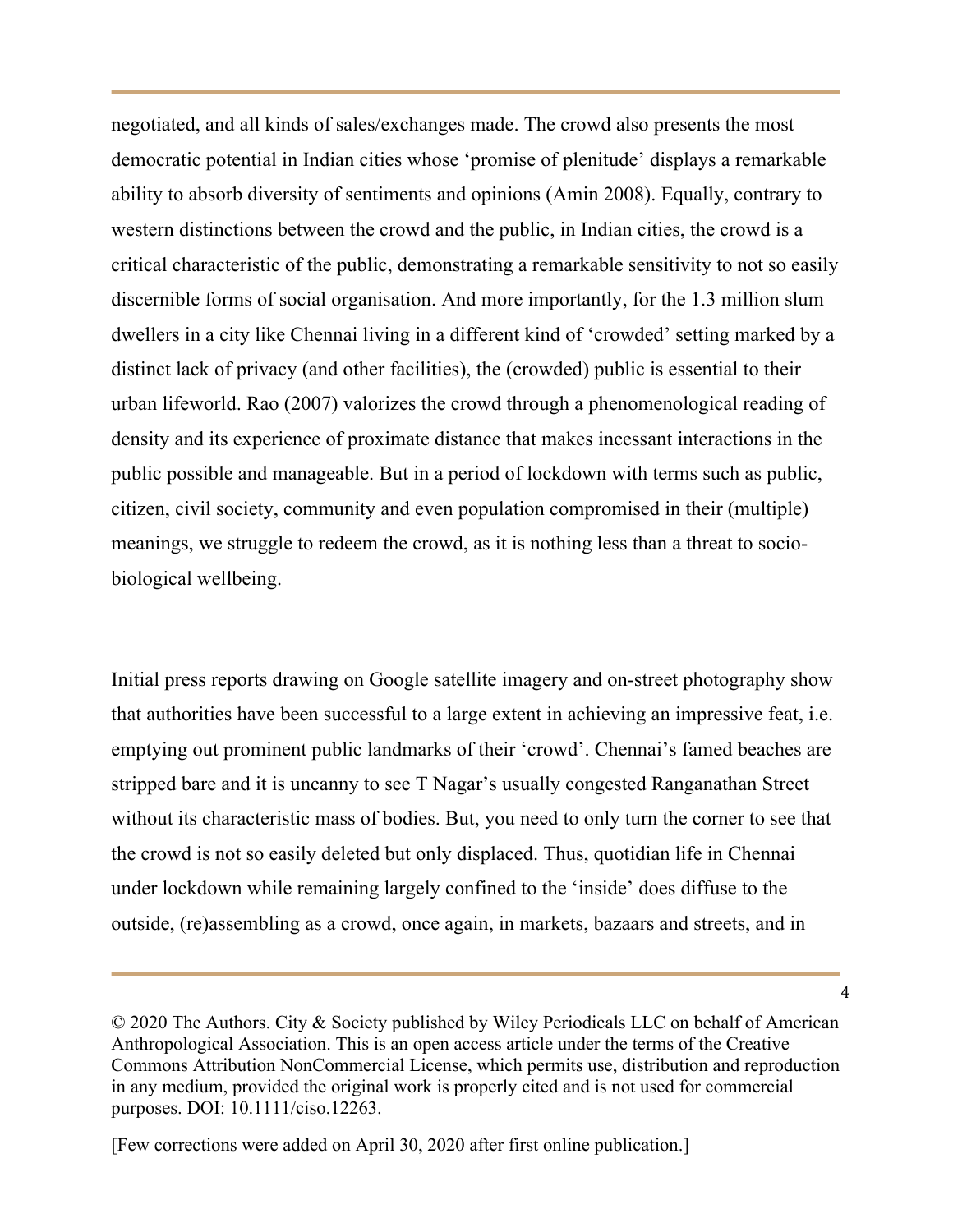many cases, boldly under the gaze of the surveillance state. The re-emergence of the crowd in a locked-down city or its persistent presence is not a sign of a violation but a reflex that is precognitive rather than rational or conscious, guided by a compulsive routine of certain social practices that cannot be done away with. As an absolute lockdown encounters the ambivalence of everyday life in the city, it becomes equivocal, open to interpretation and negotiation. Here, the defiant presence of the crowd despite the lockdown is not due to their inevitability but because it is contingent, limited to impossible choices with few alternatives. There is an ethos of adjustment and recalibration that characterises the Indian crowd (Rao 2007) and now comes in handy. It might not be entirely altruistic and even in a sense violent but in its ability to "adjust", to "make do", it finds an ingenious way to get by (Dyson 2017).

Through its unrelenting reappearance, this crowd eventually recasts lockdown as, not a necessity but, like itself, a contingency, placing it in tandem and commensurate with what is seen as an abnormalized narrative of confinement/containment. Lockdown, under these circumstances, looks like a cheap imitation of what is happening elsewhere. Providing a perfect foil to this crowd is another code of 'public' comportment that equally cunningly upholds while simultaneously undermining the lockdown, and that is the act of *queuing* (Gandhi 2013). Since the lockdown, as exceptions are made by the state allowing diffusions into the highly regulated outside, you see people conforming their presence in the now forbidden public by diligent queueing at places, a surprising act for many, but tolerated as one that is less volatile than the crowd. In Indian cities, the queue and the crowd are concomitant manifestations of (dis)ordering the public, where there is a

<sup>©</sup> 2020 The Authors. City & Society published by Wiley Periodicals LLC on behalf of American Anthropological Association. This is an open access article under the terms of the Creative Commons Attribution NonCommercial License, which permits use, distribution and reproduction in any medium, provided the original work is properly cited and is not used for commercial purposes. DOI: 10.1111/ciso.12263.

<sup>[</sup>Few corrections were added on April 30, 2020 after first online publication.]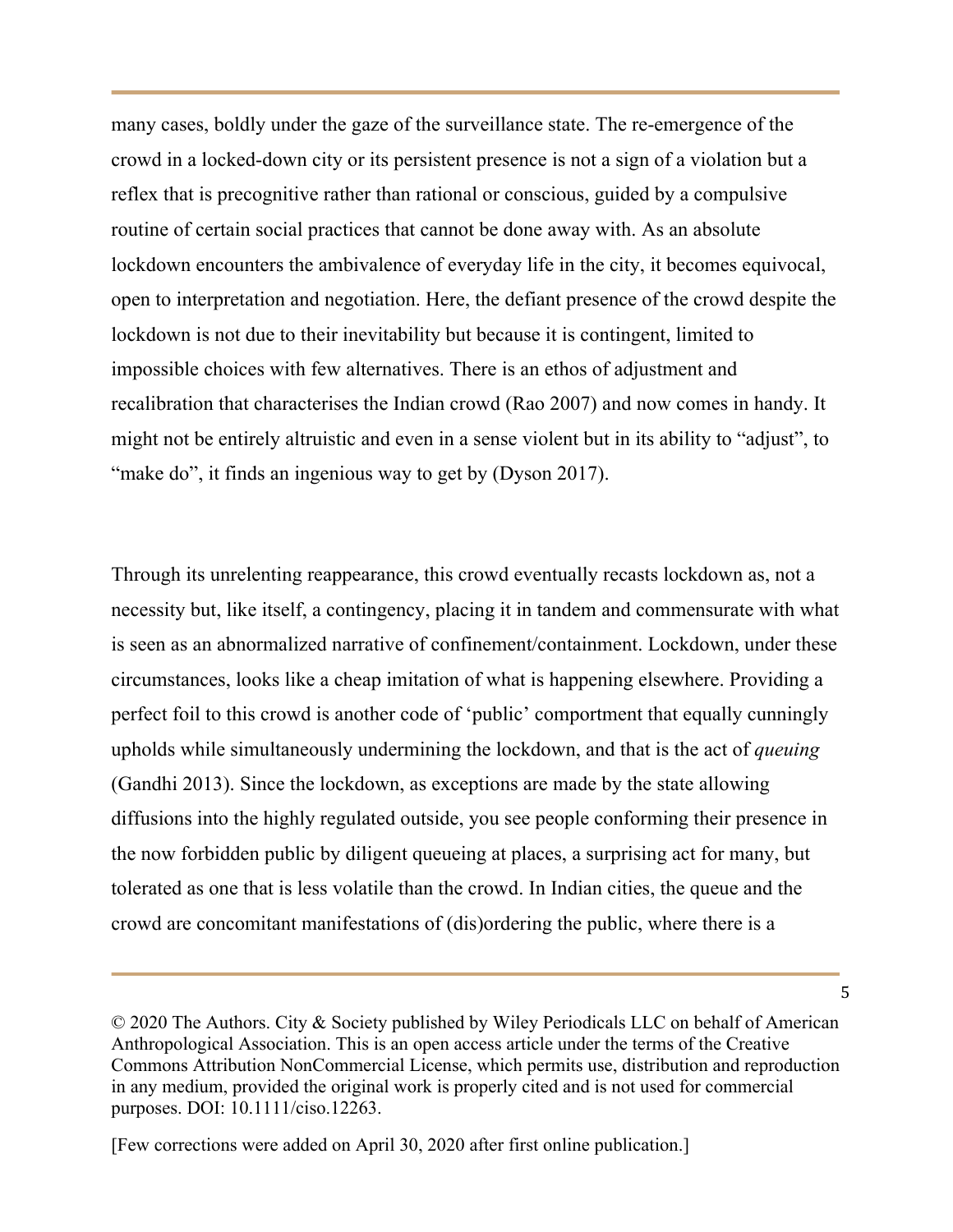constant battle to order a crowd into a queue while the latter can quickly dissolve into the former. As a constant fixture of Indian everyday life, the queue, alongside the crowd, takes on a special significance during lockdown as it becomes a symbol of additional hardships people are facing. By forming a queue, one is not only joining an inescapable quotidian ritual, but there is a suggestion that this is now the permitted norm of public sociality as previously inculcated rules of competence and interaction are implicitly rewritten. Slow and patient, this new queue demonstrates a "passive seriality" where any flagrant attempt to break the queue is little tolerated (Sartre 2004 cited in Gandhi 2013).

#### *Dispensing tricks: Masks and sprays*

In Chennai, queues could be seen outside institutions as lines were formed for obtaining 'curfew passes' or at pharmacies, especially 'siddha' medical shops where hearsay treatments are being promised through ayurvedic alternatives such as *nilavembu kudineer* or *kabasura kudineer*. Despite being known as a city that is 'thick with health care' where some variety of hospital or clinic sits at every street corner (Hodges 2019: 473), over the past decade, the rise in mosquito-borne viral tropical infectious diseases, such as dengue fever or chikungunya, have popularized non-efficacious folk medicine. These have been absorbed into the category of modern bio-medicine (*cf*. Hornberger 2019). In the absence of a viable immunization, they become a key point of scientific articulation rooting global health responses to these epidemics in specificity and contingency (Nading 2015). Thus, what you see in Chennai is a visible intermingling of colloquial customs with scientific institutional practices resulting in a complex landscape of 'pseudoscience', where pseudo emphasizes not the binary of the fake versus real or the authentic from the inauthentic but

<sup>©</sup> 2020 The Authors. City & Society published by Wiley Periodicals LLC on behalf of American Anthropological Association. This is an open access article under the terms of the Creative Commons Attribution NonCommercial License, which permits use, distribution and reproduction in any medium, provided the original work is properly cited and is not used for commercial purposes. DOI: 10.1111/ciso.12263.

<sup>[</sup>Few corrections were added on April 30, 2020 after first online publication.]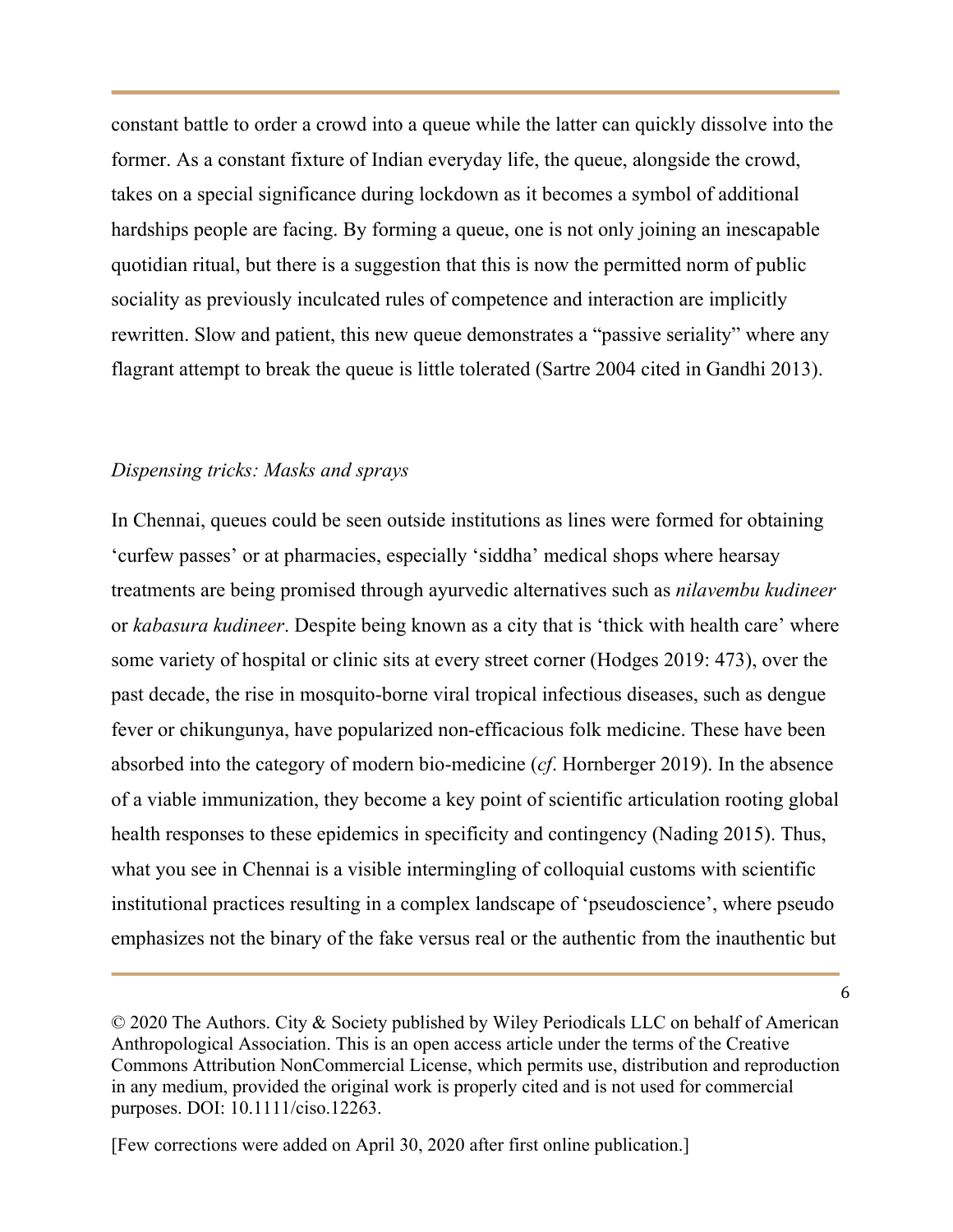an in-between condition of scientific uncertainty where treatments are indeterminate and practices of dispensation rather than prescription have made self-medication rampant (Kingori and Gerretts 2019; Das and Das 2006).

As both the virus and the human body become at once a pliable object of the state and a recalcitrant subject of disruption, that is, "quasi-object" and a "quasi-subject" (Peckham and Pomfrey 2013), legitimacy is claimed for one's embodied presence in a forbidden contagious environment through the wearing of masks. Those who are part of the crowd or the queue attest their right to be there through their personalization of this prophylactic apparatus, creating literally a spectacle of masked collectivity (Lynteris 2018). For many, it has the same kind of talismanic property as the promised ayurvedic remedies they desperately seek. Irrespective of its actual protective potential, wearing a mask becomes a matter of civic duty as state authorities mandate it as compulsory to go outside and the masked citizen becomes the visible representation of the new 'pandemic public' (Prince 2019). In the absence of systematic testing and the still elusive vaccine, the mask turns into an icon of agonistic medical rationalism where it does not simply protect its wearers from infection but immerses them and their immediate social environment into a performance of medical reason and hygienic modernity (Lynteris 2018).

It is this performative praxis that characterizes a blatant display of actions taken by the Corporation of Chennai officials as they erect material signs of a city in quarantine. Declaring the entire city as a containment zone, the Corporation is conducting a 90-day

<sup>©</sup> 2020 The Authors. City & Society published by Wiley Periodicals LLC on behalf of American Anthropological Association. This is an open access article under the terms of the Creative Commons Attribution NonCommercial License, which permits use, distribution and reproduction in any medium, provided the original work is properly cited and is not used for commercial purposes. DOI: 10.1111/ciso.12263.

<sup>[</sup>Few corrections were added on April 30, 2020 after first online publication.]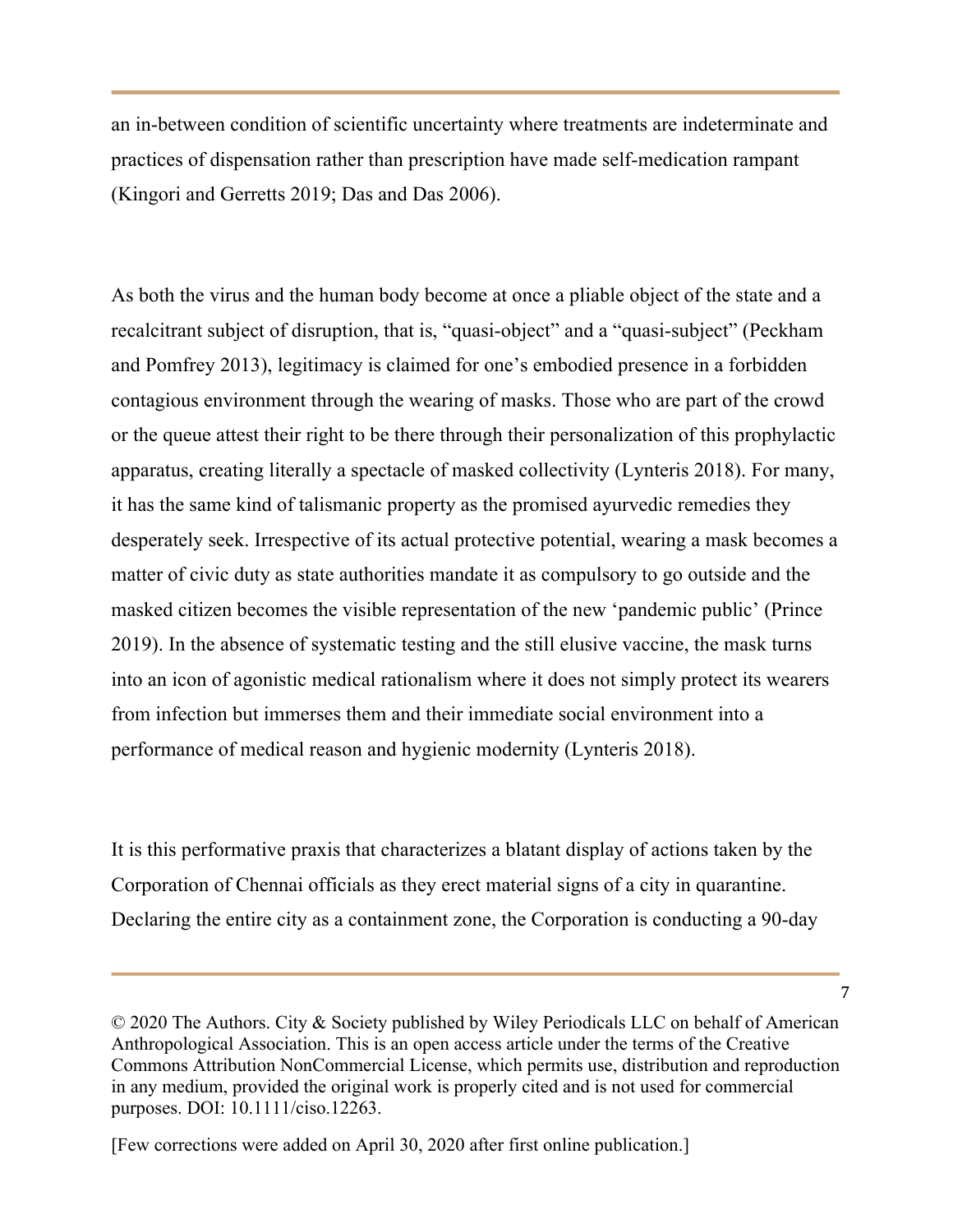door-to-door health survey of its 1,800,000 households. In addition, 90 'containment zones' have so far been demarcated around an 8km radius (with a buffer of 2-3km) of localities where known Covid-19 patients live. This is eerily similar to Foucault's (1995) description of disciplinary schemes of a seventeenth century order in a plague-ridden town and is disconcerting when you consider Kong's (2018) presentiment that the quarantined plague city will no longer be potent in a porous pandemic planet. There is a swirl of activities involving frontline measures where volumetric modes of action drones, mist canons and disinfectant tunnels are prominently employed. Such efforts at creating a protective aura are however poorly imitative, replicating the familiar annual tactics to tackle the spread of mosquito-borne viral infections such as malaria, dengue fever and chikungunya. And yet, much (blind) faith is placed in these atmospheric effects considered inimical to the new virus. While at one end we could appreciate these *metis* interventions as a practical and perhaps innocuous knack of vernacular tricks, what it amounts to is a sense of 'bricolage quarantine', in a not so complimentary manner (http://chuangcn.org/2020/02/social-contagion/; Lee 2006). If mimicry and trickery are the extent of a medi(c)ated statecraft under lockdown, then should we be allowing such practices to be refashioned as global health tools? Are we shying away from underlying structural concerns by calling into question a valid distinction between what is genuine and what is not, suggesting instead, for the sake of hybridity, that this a fantastical mixing of the fake-in-the-real (Kingori and Gerrets 2019)?

<sup>©</sup> 2020 The Authors. City & Society published by Wiley Periodicals LLC on behalf of American Anthropological Association. This is an open access article under the terms of the Creative Commons Attribution NonCommercial License, which permits use, distribution and reproduction in any medium, provided the original work is properly cited and is not used for commercial purposes. DOI: 10.1111/ciso.12263.

<sup>[</sup>Few corrections were added on April 30, 2020 after first online publication.]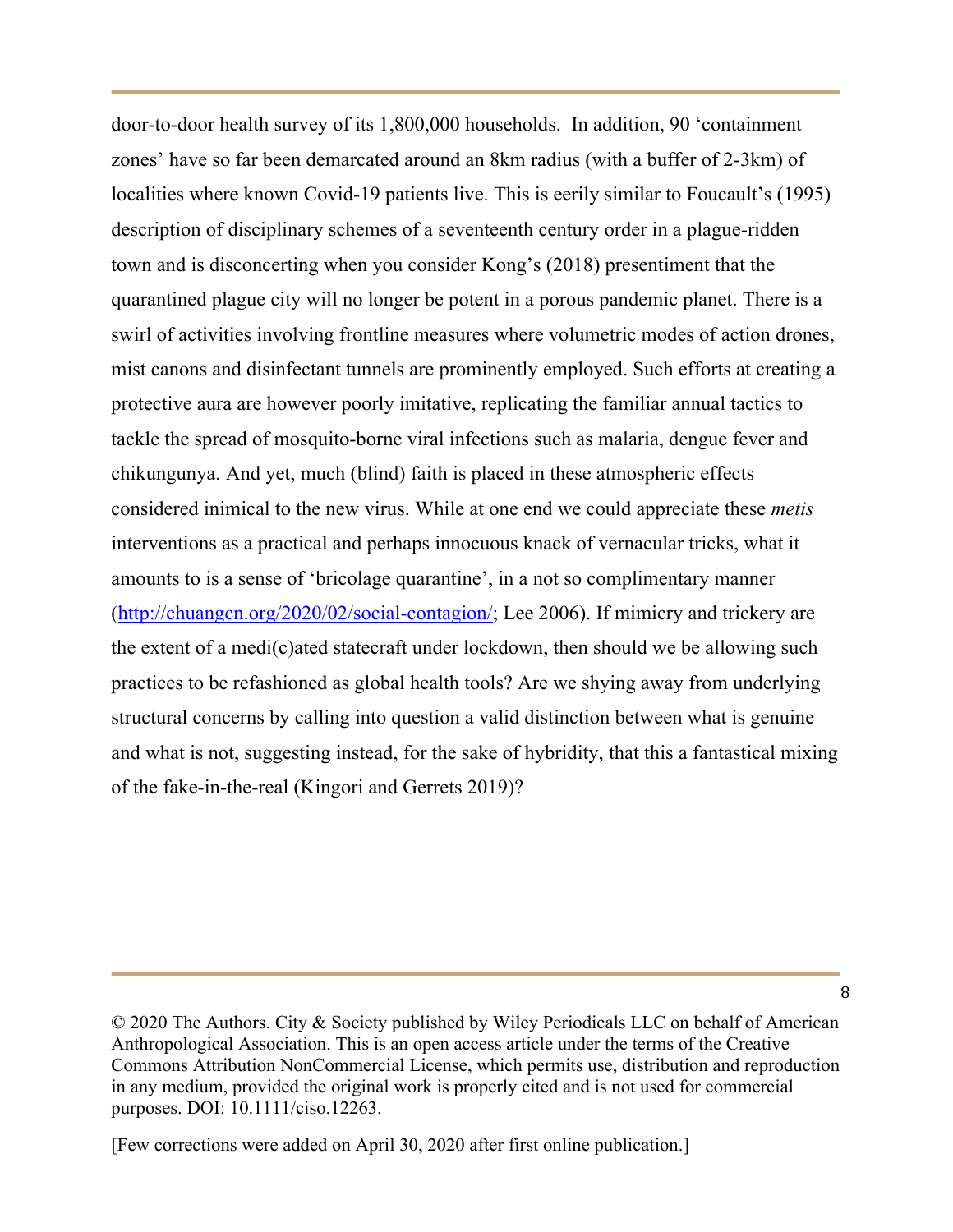

Man spraying a disinfectant in Chennai

## *Coda: Post-pandemic cities*

In his prescient exploration of fear and fascination with the "next pandemic", Lynteris (2020) reflects on the post-pandemic condition and how it operates in the pandemic imaginary. For him, it is not post-apocalyptic or a variant of the many "after the end" scenarios but an end of mastery, where we will be forced to inhabit a masterless world. His pessimism about post-pandemic humans as he prophesies an inability to develop a meaningful way of being human is offset somewhat by some hope in identifying a key

https://www.thehindu.com/news/national/india-coronavirus-lockdown-april-15-2020 live-updates/article31343872.ece

<sup>©</sup> 2020 The Authors. City & Society published by Wiley Periodicals LLC on behalf of American Anthropological Association. This is an open access article under the terms of the Creative Commons Attribution NonCommercial License, which permits use, distribution and reproduction in any medium, provided the original work is properly cited and is not used for commercial purposes. DOI: 10.1111/ciso.12263.

<sup>[</sup>Few corrections were added on April 30, 2020 after first online publication.]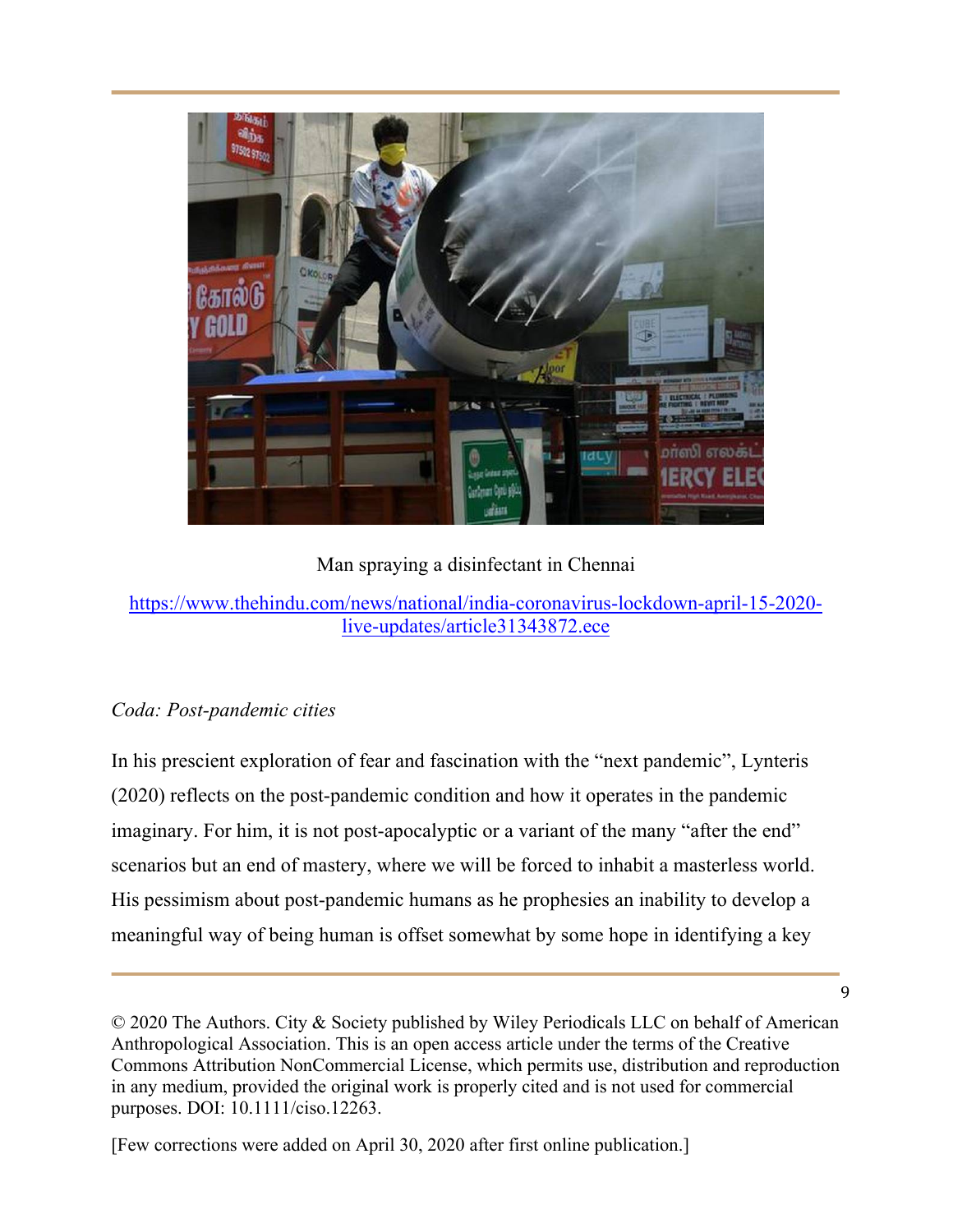trope of the new condition – a rather mythic-cosmological re-naturalised city. This is perhaps the challenge of any critical reflection on pandemic futures. While no longer speculative, in the next few years, we will all be busy thinking, teaching and writing about this pandemic to various audiences (mostly ourselves). One clear gauntlet is how we write about a 'global pandemic' from here to elsewhere. Even as scientists will be occupied with harnessing elusive trends and patterns and reworking models as well as algorithms, could we build a narrative of some significance out of the smaller-scale, oneoff trends without invoking that much-harassed excuse of cultural distinctiveness? Do we need to provincialize it? If so, how? Would it be enough if we signpost the particular and the singular to expose its global fault lines? While investing it with an ethnographic ethos seems to be one obvious way, could we attempt to construct a pandemic palimpsest of particular places? It will involve building an 'historiography of the present' beyond a linear temporal framing, one that will, no doubt, disrupt the narratives we tend to come up with.

Delivering the Royal Historical Society lecture in 2018 on the centennial anniversary of the 1918-19 influenza epidemic in India, David Arnold (2019) asked what exactly are we seeking to investigate through such a scrutiny and what do we wish to recuperate as he displayed caution in exploring India's own (colonial) specificity against temptations of casting it as the first global pandemic. And, this is what he was wary about – our interest in the past might be simply about reconstructing a more accurate forecasting of the future instead of making sense of the fine-grained materiality of a past pandemic to understand the present. Can a grounded analytic of the pandemic "now" help here, and how do we

<sup>©</sup> 2020 The Authors. City & Society published by Wiley Periodicals LLC on behalf of American Anthropological Association. This is an open access article under the terms of the Creative Commons Attribution NonCommercial License, which permits use, distribution and reproduction in any medium, provided the original work is properly cited and is not used for commercial purposes. DOI: 10.1111/ciso.12263.

<sup>[</sup>Few corrections were added on April 30, 2020 after first online publication.]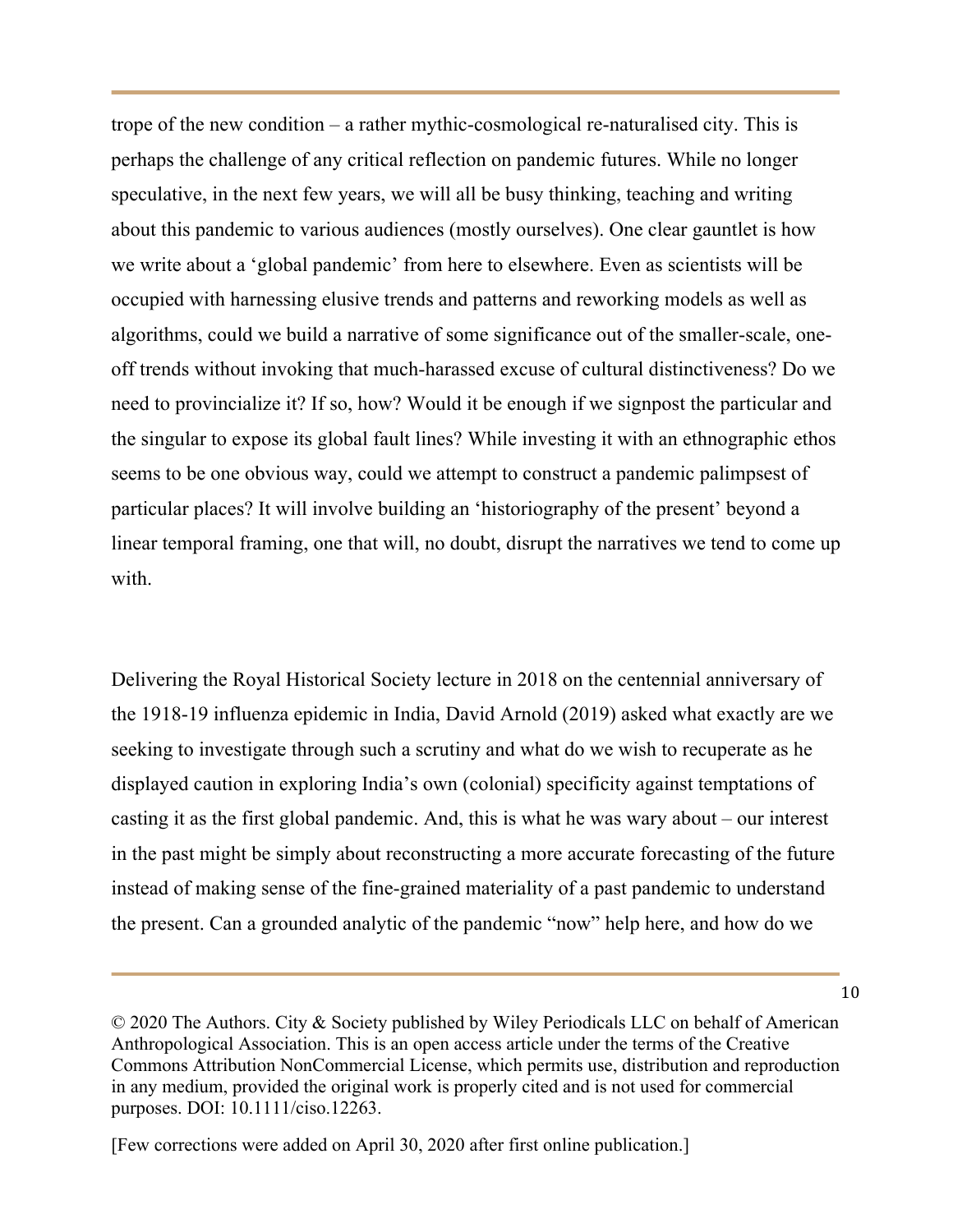craft one? By critically weaving it into our ongoing investigations of the urban "now" that seems to rally current discourses within global urbanism, what kind of novelty does this bring to our tendency to be preoccupied with all sorts of socio-political crisis? And what will happen when this novelty wears off? Would we simply move to the next big thing in our continued speculation of the post phenomena in cities? In the meantime, there will be no prizes for guessing Oxford Dictionary's Word of the Year for 2020.

<sup>©</sup> 2020 The Authors. City & Society published by Wiley Periodicals LLC on behalf of American Anthropological Association. This is an open access article under the terms of the Creative Commons Attribution NonCommercial License, which permits use, distribution and reproduction in any medium, provided the original work is properly cited and is not used for commercial purposes. DOI: 10.1111/ciso.12263.

<sup>[</sup>Few corrections were added on April 30, 2020 after first online publication.]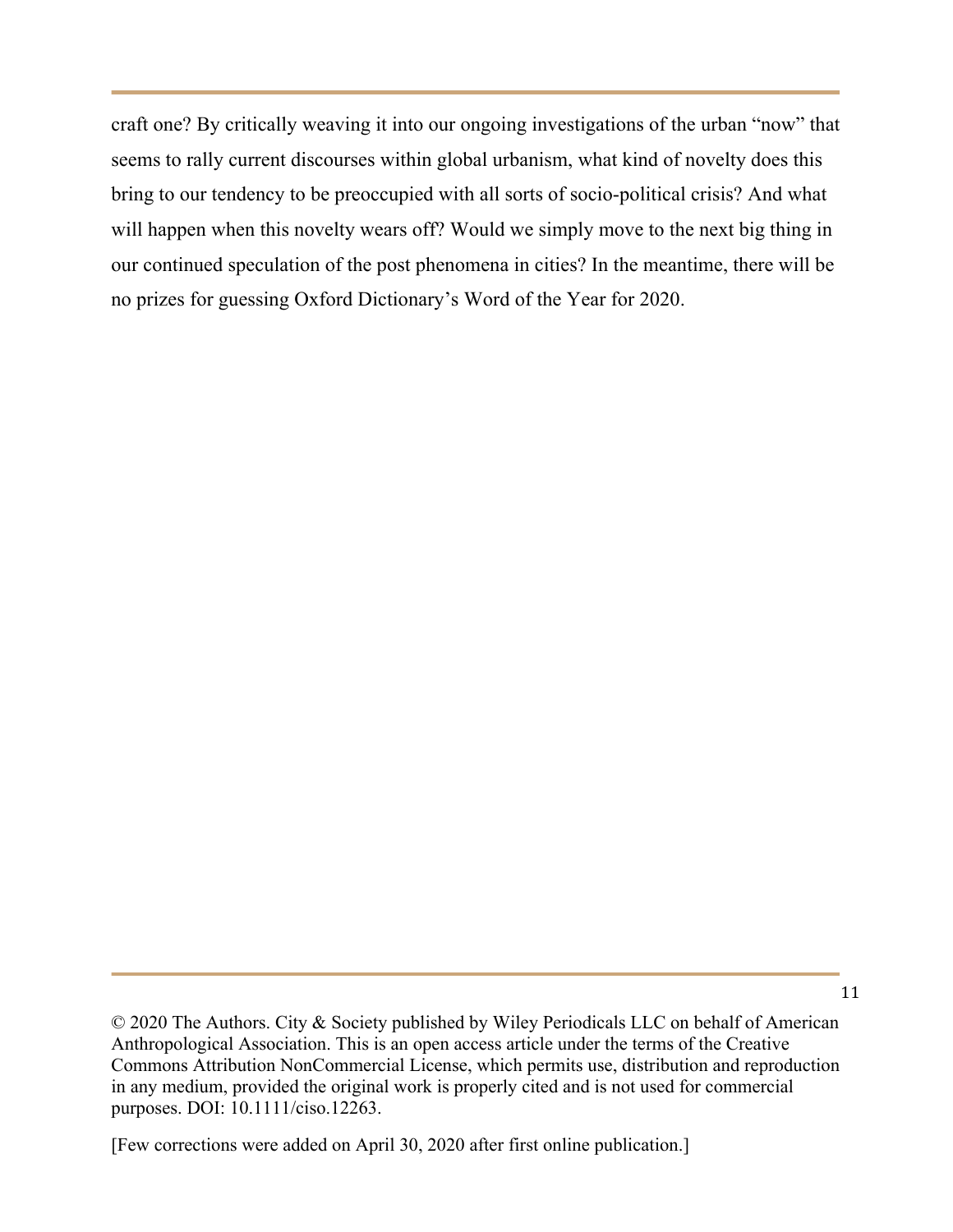#### **References**

Amin, A. (2008). "Collective culture and urban public space." City 12(1): 5-24.

Arnold, D. (2019). "Death and the modern empire: The 1918-19 Influenza epidemic in India." Transactions of the Royal Historical Society 29: 181-200.

Bhabha, H. (1984). "Of mimicry and man: The ambivalence of colonial discourse." October 28(Spring): 125-133.

Chakrabarty, D. (1991). "Open space/public place: Garbage, modernity and India." South Asia: Journal of South Asian Studies 14(1): 15-31.

Das, V. and R. K. Das (2005). "Urban health and pharmaceutical consumption in Delhi, India." Journal of Biosocial Science 38(1): 69-82.

Dyson, J. (2017). "Adjust." South Asia: Journal of South Asian Studies 40(2): 274-275.

Foucault, M. (1995). Discipline and punish: The birth of the prison. New York, Vintage Books.

Freitag, S. B. (1991). "Enactments of Ram's story and the changing nature of "the public" in British India." South Asia: Journal of South Asian Studies 14(1): 65-90.

© 2020 The Authors. City & Society published by Wiley Periodicals LLC on behalf of American Anthropological Association. This is an open access article under the terms of the Creative Commons Attribution NonCommercial License, which permits use, distribution and reproduction in any medium, provided the original work is properly cited and is not used for commercial purposes. DOI: 10.1111/ciso.12263.

[Few corrections were added on April 30, 2020 after first online publication.]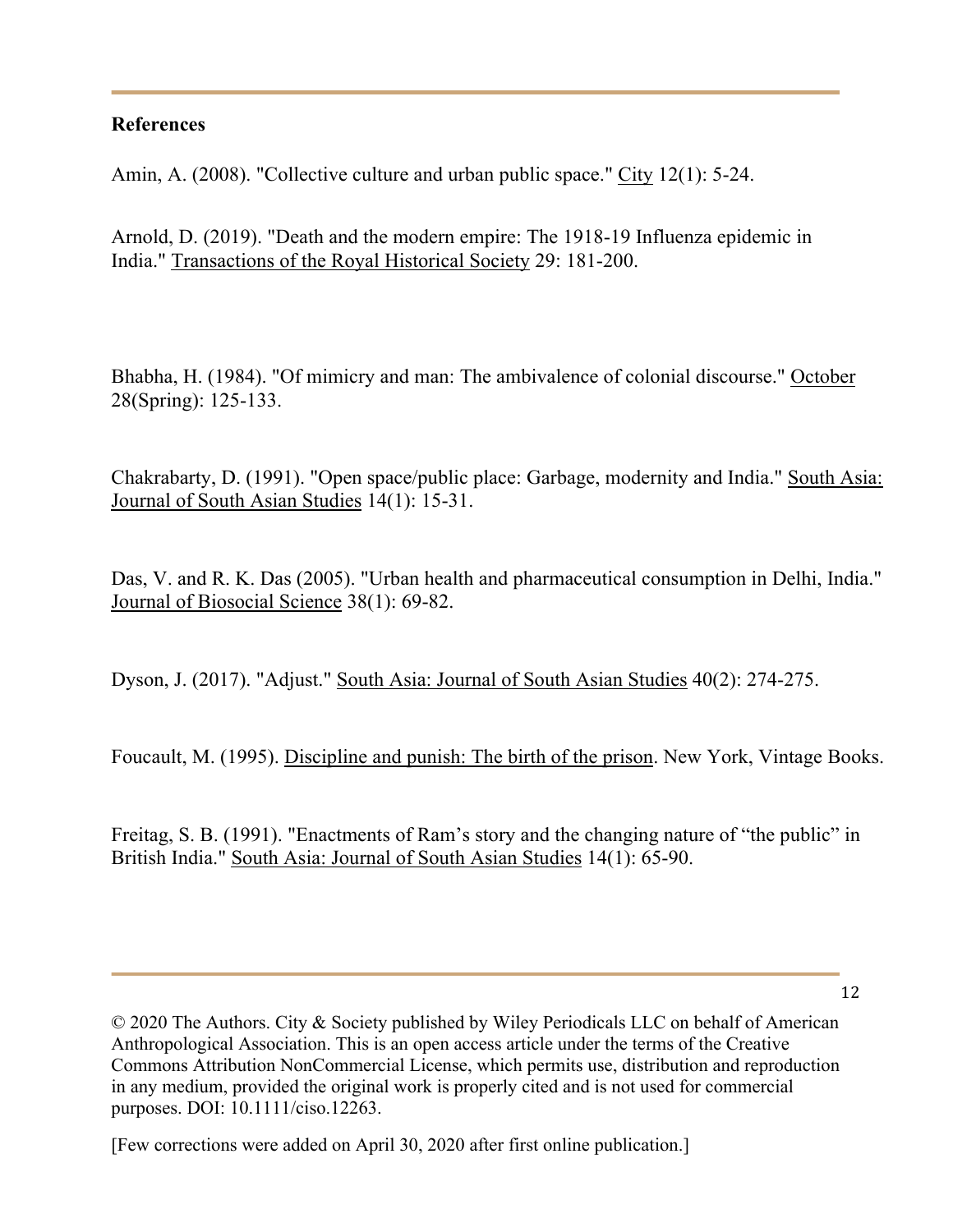Gandhi, A. (2013). "Standing still and cutting in line: The culture of the queue in India." South Asia Multidisciplinary Academic Journal (Samaj) https://journals.openedition.org/samaj/3519.

Gandhi, A. (2016). "The language of the crowd: Public congregation in urban India." Distinktion: Journal of Social Theory 17(3): 308-315.

Hodges, S. (2019). "The case of the 'spurious drugs kingpin': Shifting pills in Chennai, India." Critical Public Health 29(4): 473-483.

Hornberger, J. (2019). "Who is the fake one now? Questions of quackery, worldliness and legitimacy." Critical Public Health 29(4): 484-493.

Kingori, P. and R. Gerrets (2019). "Why the pseudo matters to global health." Critical Public Health 29(4): 379-389.

Kong, B. (2018). "Totalitarian Ordinariness: The Chinese Epidemic Novel as World Literature." Modern Chinese Literature and Culture 30(1): 136-162.

Lee, C. T. (2006). "Tactical citizenship: Domestic workers, the remainders of home, and undocumented citizen participation in the third space of mimicry." Theory  $\&$  Event 9(3): doi:10.1353/tae.2006.0034.

Lynteris, C. (2016). "The prophetic faculty of epidemic photography: Chinese wet markets and the imagination of the next pandemic." Visual Anthropology 29(2): 118-132.

13

© 2020 The Authors. City & Society published by Wiley Periodicals LLC on behalf of American Anthropological Association. This is an open access article under the terms of the Creative Commons Attribution NonCommercial License, which permits use, distribution and reproduction in any medium, provided the original work is properly cited and is not used for commercial purposes. DOI: 10.1111/ciso.12263.

[Few corrections were added on April 30, 2020 after first online publication.]